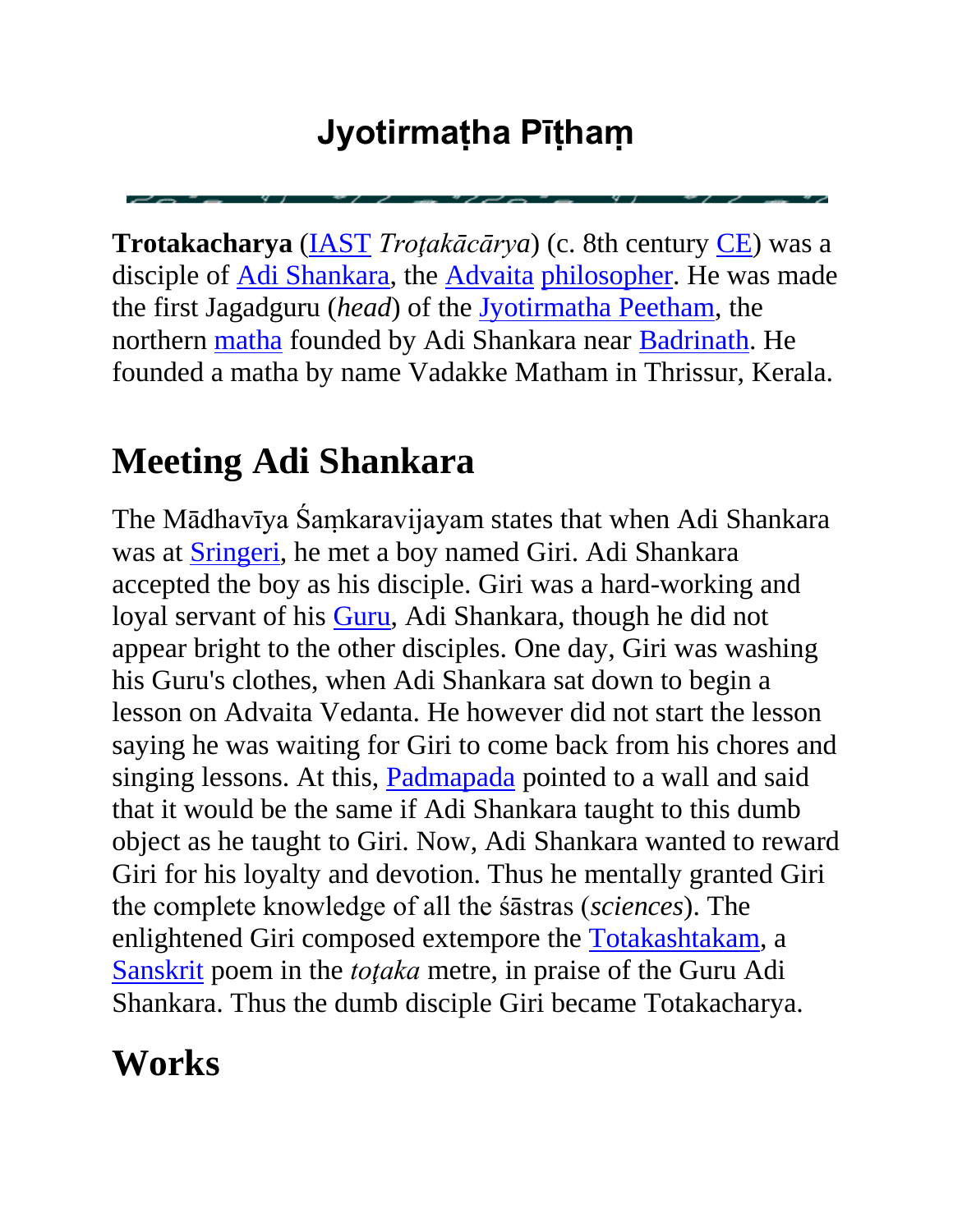- Śrutisārasamuddharana Published edition: Edited with a commentary titled Girisambhutaratna, by Swami Vidyananda Giri, Sri Kailash Ashrama, Rishikesh, 1972
- Toţakāşţakam

Transliterated Lyrics of Toţakāşţakam

Thodakashtakam By Ananda Giri (Thodagacharya) Disciple of Adhi Sankara

Translated by P.R.Ramachander

*Vidhithakhila sasthra sudha Jaladhe*

*Mahithopanishath kadithartha nidhe,*

*Hrudaye kalaye vimalam charanam,*

*Bhava Sankara desiga may saranam. 1*

I praise and seek the protection of Sankara, Who is the ocean of nectar of our great holy books, And who is like the Treasure Of the essence of the great Upanishads, And I meditate on his clear holy feet in my heart.

*Karuna varunalaya palaya mama, Bhava sagara dukha vidhua mridham, Rachayakhila darsana Thathwa vidham, Bhava Sankara desiga may saranam. 2*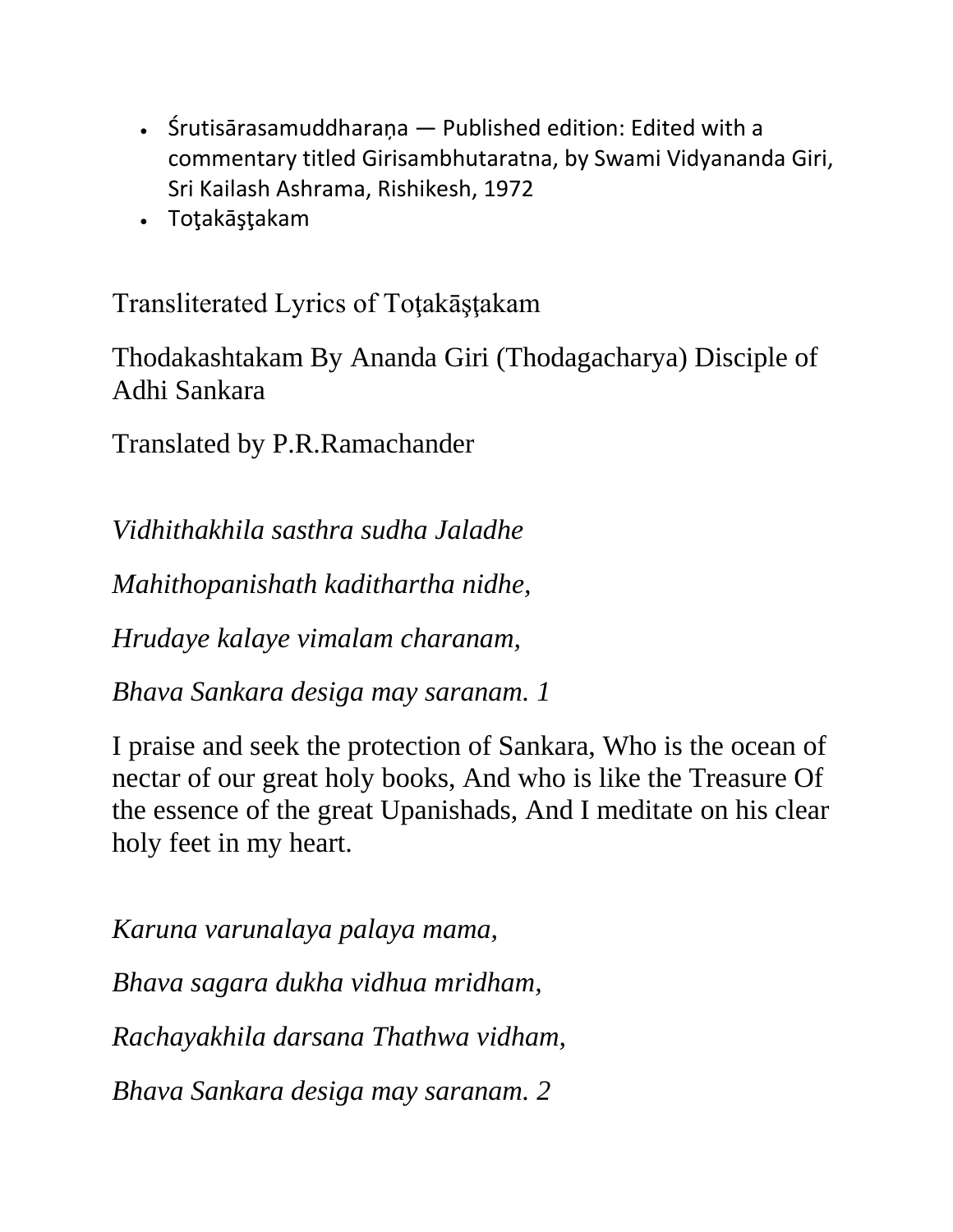I praise and seek the protection of Sankara, Who is the great ocean of mercy, And seek protection for me , who has suffered deep sorrow, In the ocean of day to day life, And also request to make me, Know all the schools of our philosophy.

*Bhavatha janatha suhitha bhavitha,*

*Nija bodha vicharana charumathe,*

*Kalayeshwara jeeva viveka vidham,*

*Bhaja Sankara desiga may saranam. 3*

I praise and seek the protection of Sankara, Because of whom the world has a pleasant life, Oh great soul who can teach the great knowledge, Make me understand the knowledge of the soul.

*Bhava eva bhavanihi may nitharam,*

*Samajayatha chethasi kauthukitha,*

*Mama vaaraya moha maha jaladhim,*

*Bhaja Sankara desiga may saranam. 4*

I praise and seek the protection of Sankara, When I understood it is him, I became ecstasic with happiness, And requested, please dry the ocean of passion in me.

*Sukruthe adhikruthe bahudha bhavatha,*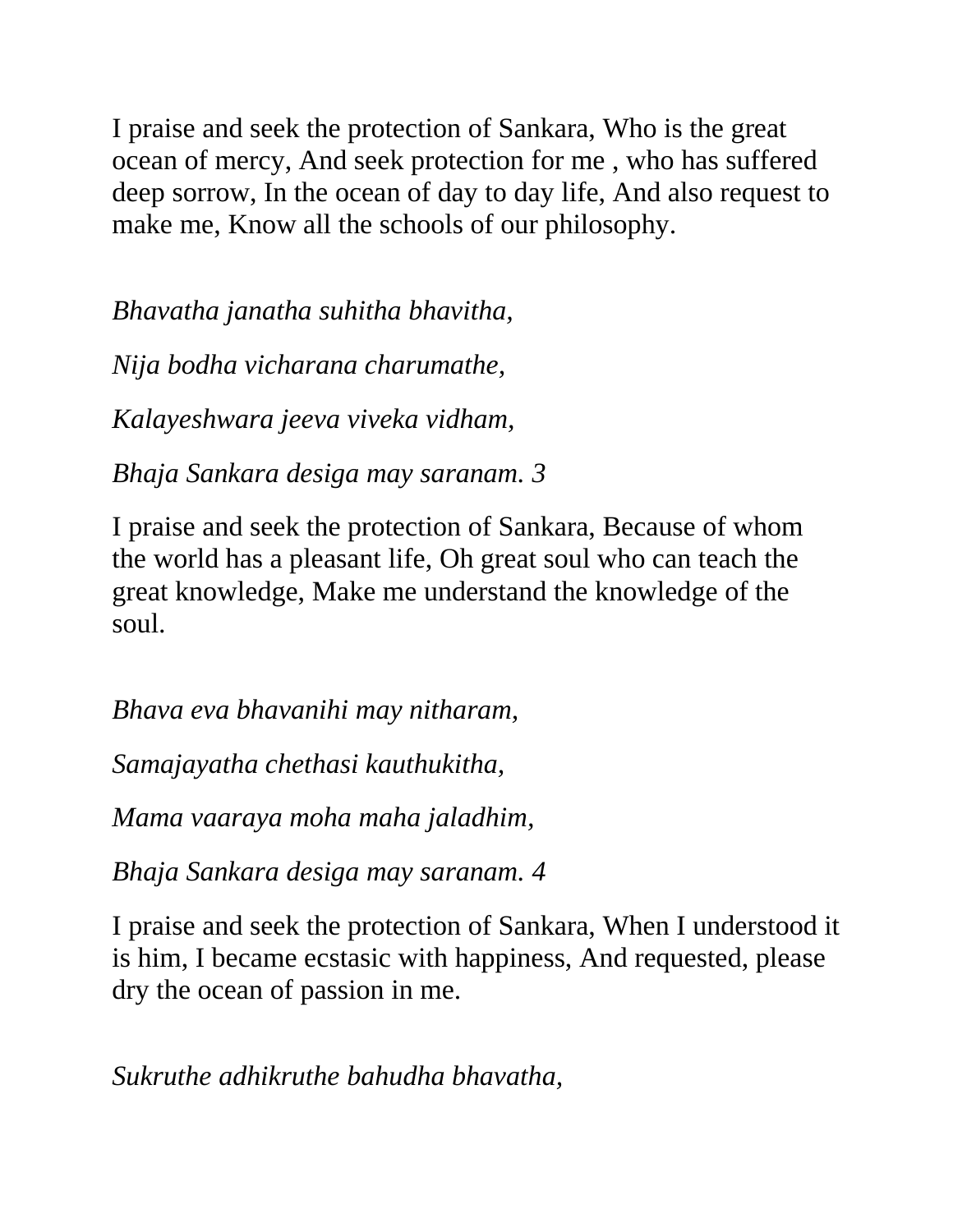*Bhavitha sama darshana lalasatha,*

*Athi deenamimam paripalaya maam,*

*Bhaja Sankara desiga may saranam. 5*

I praise and seek the protection of Sankara, When the good deeds accumulate and become more, Like you, my mind would see everything as equal, Please give protection to this very lowly me.

*Jagathi avithum kalitha kruthayo,*

*Vicharanthi mahaa maha saschalatha,*

*Ahimmsurivathra vibhasi pura,*

*Bhaja Sankara desiga may saranam. 6*

I praise and seek the protection of Sankara, Those who are born to protect this world, And who are like a burning flame, Roam everywhere without any one's knowledge, But you shine before me like the Sun God

*Guru pungava pungava kethana they, Samayamayatham nahi ko api sudhi, Saranagatha vathsala Thathwa nidhe, Bhaja Sankara desiga may saranam. 7*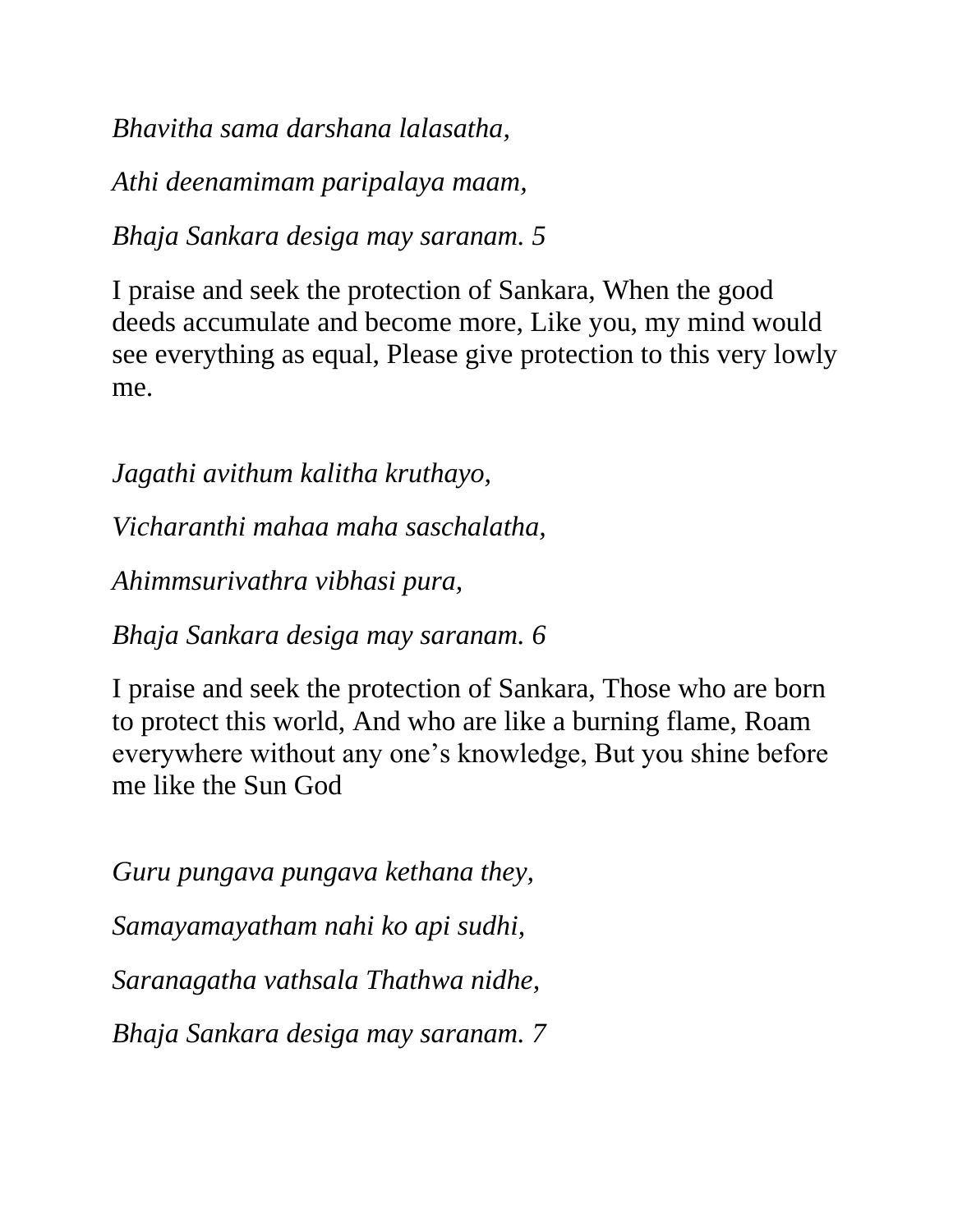I praise and seek the protection of Sankara, Who is the teacher among teachers Who does not have any equal, Who is the treasure house of Philosophy And who is merciful to those who seek his blessings.

*Vidhitha na maya visadhaika kala,*

*Na cha kinchana kanchanamasthi guro,*

*Dhruthameva videhi krupaam sahajam,*

*Bhaja Sankara desiga may saranam. 8*

I praise and seek the protection of Sankara, And request him to shower his natural grace fast on me, Who does not possess expertise in any branch, And who does not even a small piece of wealth(gold?)

## **See also**

- [Adi Shankara](http://en.wikipedia.org/wiki/Adi_Shankara)
- · [Advaita Vedanta](http://en.wikipedia.org/wiki/Advaita_Vedanta)

## **References**

 [Madhava Vidyaranya,](http://en.wikipedia.org/wiki/Vidyaranya) Sankara-Digvijaya, translated by Swami Tapasyananda, Sri Ramakrishna Math, 2002, [ISBN 81-7120-434-1.](http://en.wikipedia.org/wiki/Special:BookSources/8171204341) Purchase online at [www.sriramakrishnamath.org](http://www.sriramakrishnamath.org/books/elist.asp?ProductType=MA15)

From:<http://en.wikipedia.org/wiki/Totakacharya>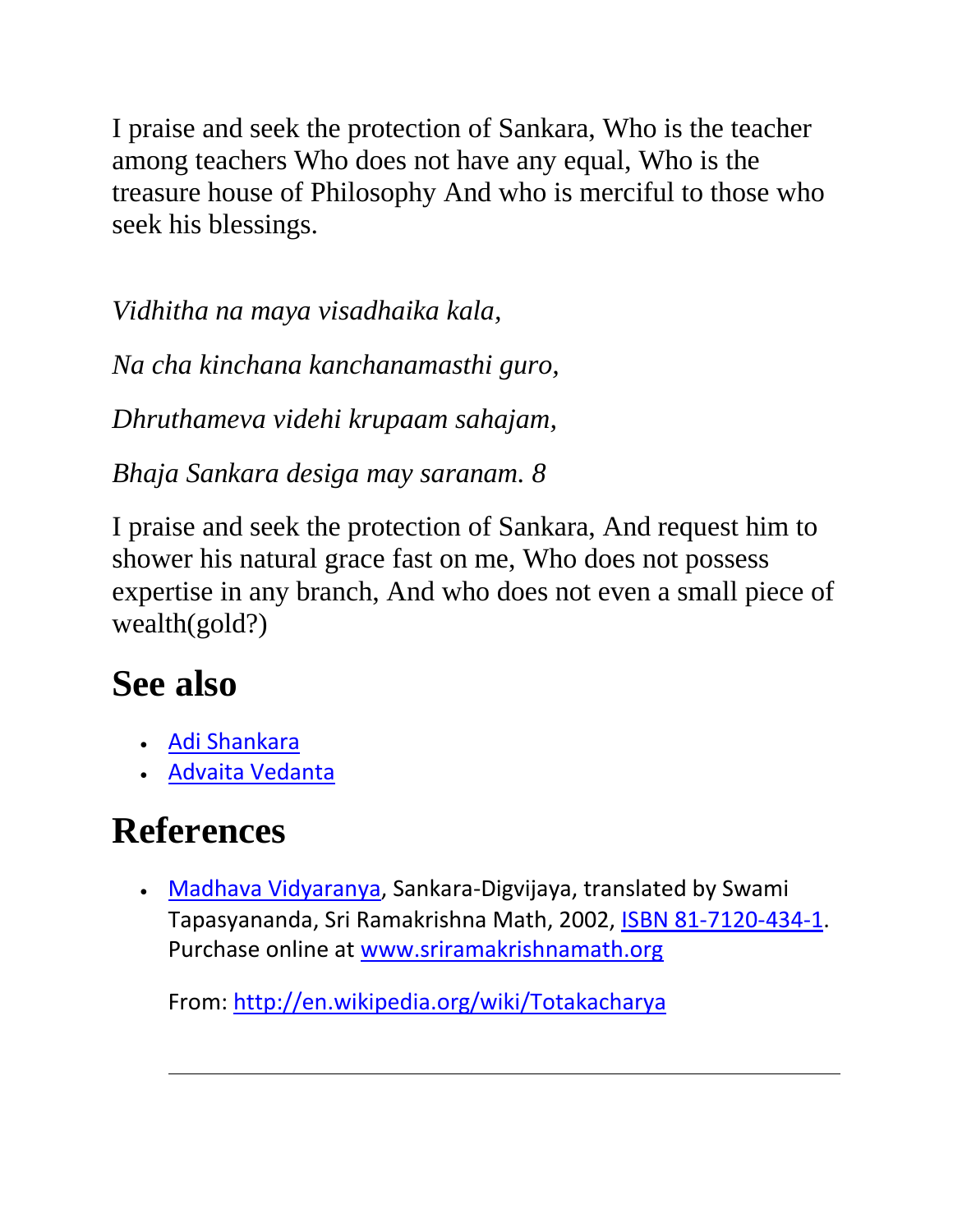**Jyotirmath** ( ज्योतिर मठ ), also called **Jyotir Math** and **Joshimath**( जोशी मठ ), is a city and a [municipal board](http://en.wikipedia.org/wiki/Municipal_board) in [Chamoli](http://en.wikipedia.org/wiki/Chamoli_District)  [District](http://en.wikipedia.org/wiki/Chamoli_District) in the [Indian](http://en.wikipedia.org/wiki/India) [state](http://en.wikipedia.org/wiki/States_and_territories_of_India) of [Uttarakhand.](http://en.wikipedia.org/wiki/Uttarakhand) It is home to one of the four cardinal *pītha*s established by [Adi Shankara.](http://en.wikipedia.org/wiki/Adi_Shankara)

# **Demographics**

As of 2001 India [census,](http://en.wikipedia.org/wiki/Census)  $\frac{1}{1}$  Joshimath had a population of 13,202. Males constitute 61% of the population and females 39%. Joshimath has an average literacy rate of 77%, higher than the national average of 59.5%: male literacy is 83%, and female literacy is 67%. In Joshimath, 12% of the population is under 6 years of age.

## **The matha**

Jyotirmath is the *uttarāmnāya [matha](http://en.wikipedia.org/wiki/Matha)* or northern monastery, one of the four cardinal institutions established by Adi Shankara, the others being those at **Sringeri**, [Puri](http://en.wikipedia.org/wiki/Govardhana_matha) and [Dwaraka.](http://en.wikipedia.org/wiki/Dwarka) Their heads are titled ["Shankaracharya"](http://en.wikipedia.org/wiki/Shankaracharya). According to the tradition initiated by Adi Shankara, this matha is in charge of the [Atharva Veda.](http://en.wikipedia.org/wiki/Atharva_Veda)



#### 모

JyotirMutt Lord Narasimhar Temple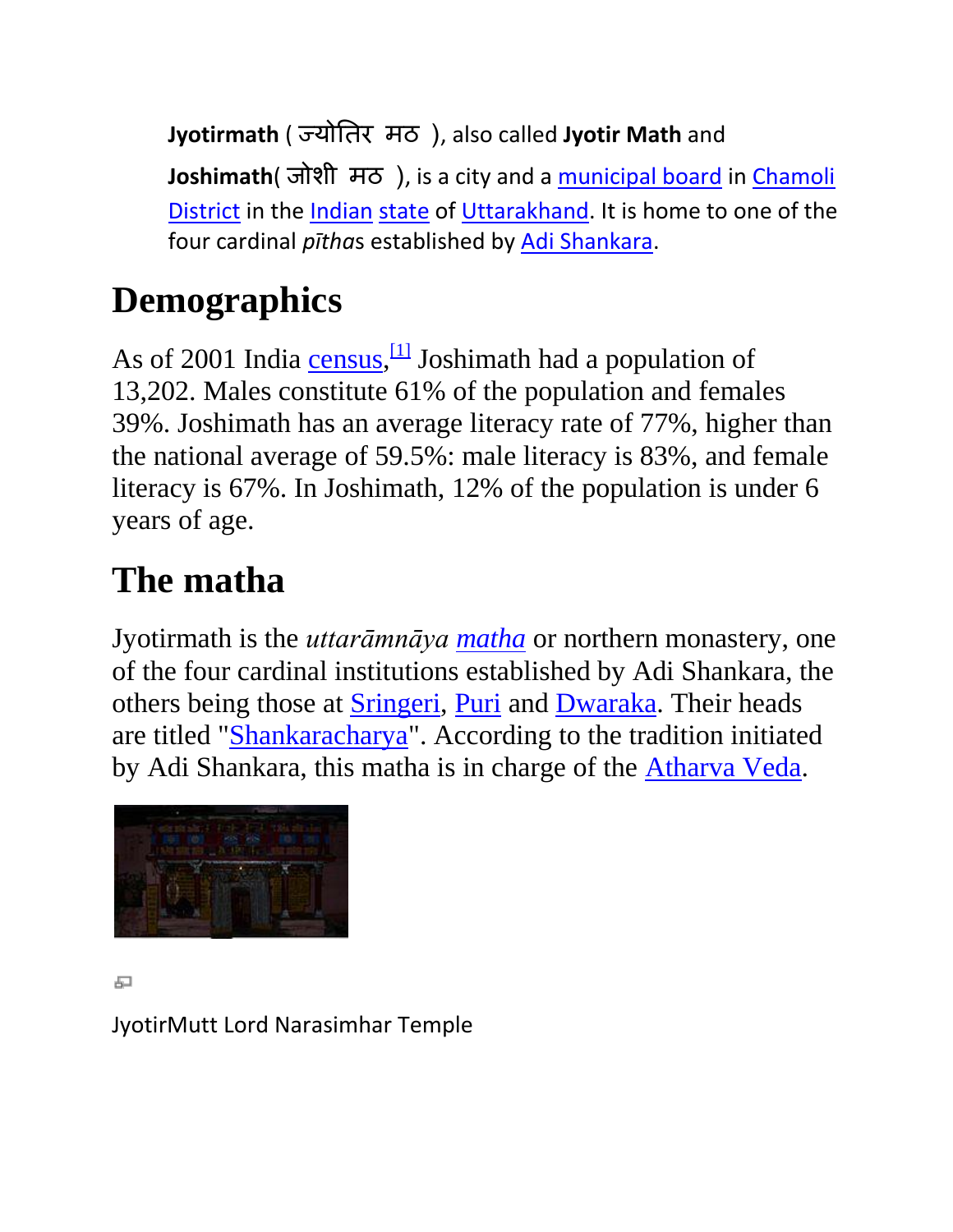Jyotirmath, which is close to the pilgrimage town of [Badrinath,](http://en.wikipedia.org/wiki/Badrinath) has not always been an active matha. It is sometimes said incorrectly that the original northern matha was established at [Badrinath.](http://en.wikipedia.org/wiki/Badrinath) This place can be a base station for travellers going to Guru Gobind Ghat or the [Valley of Flowers National Park.](http://en.wikipedia.org/wiki/Valley_of_Flowers_National_Park)



모

JyotirMutt established by Adi Sankara

In its most recent history, the Jyotirmath became inactive in the early 19th century. The formal occupation of the matha was restarted with the aid of the heads of some of the other mathas from about 1940 onward. However, there is an unresolved controversy over the succession to the headship of Jyotirmath. The best known of the claimants to be the current head or Shankaracharya is Svarūpānanda Sarasvatī who is also head of the [Dwaraka matha.](http://en.wikipedia.org/wiki/Dwaraka_matha) The other two claimants are Vāsudevānanda Sarasvatī and Mādhavāśrama. [\[2\]](http://en.wikipedia.org/wiki/Jyotirmath#cite_note-1)

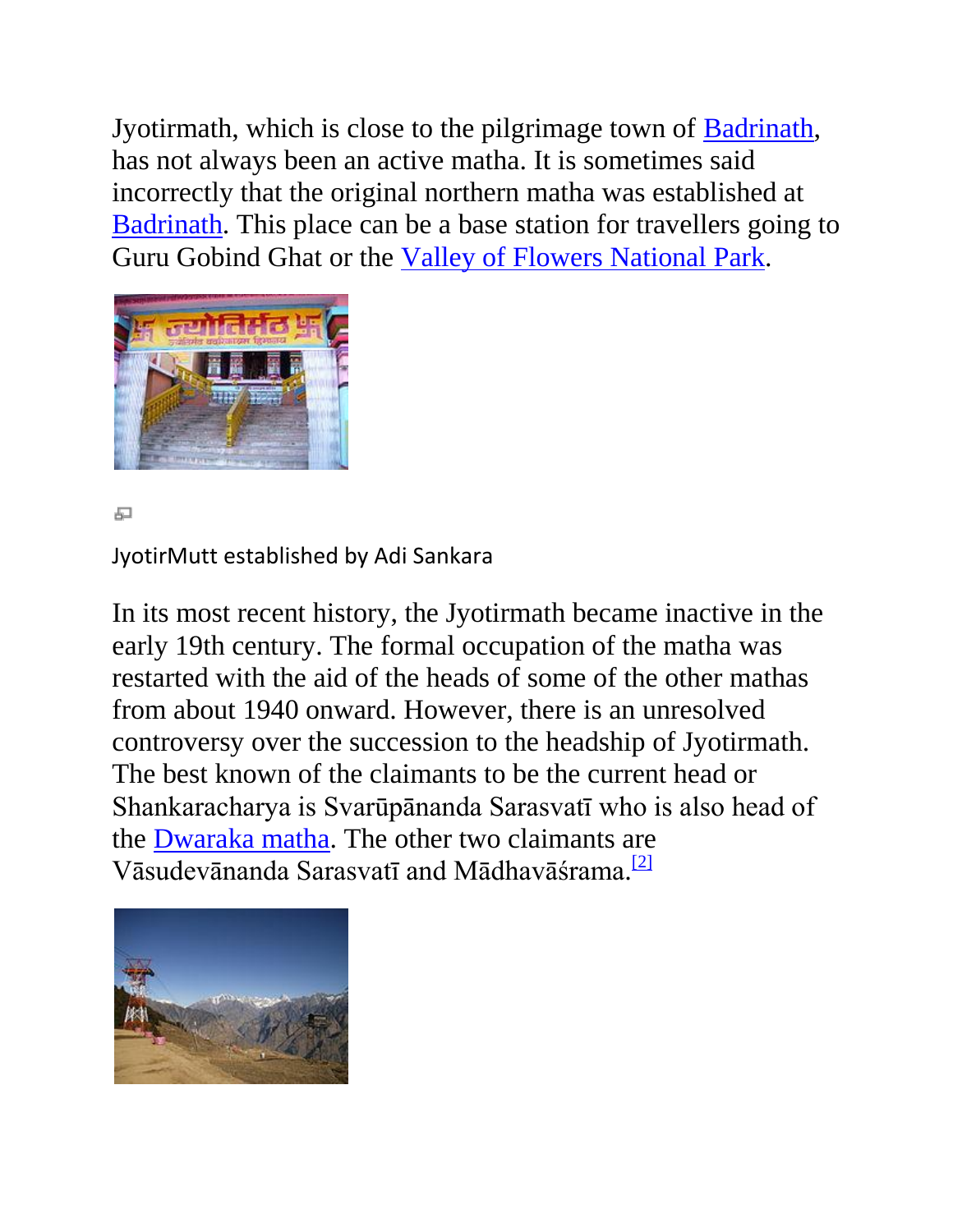Ropeway at Joshimath to [Auli,](http://en.wikipedia.org/wiki/Auli) Uttarakhand

## **See also**

- [Shri Gaudapadacharya Mutt](http://en.wikipedia.org/wiki/Shri_Gaudapadacharya_Mutt)
- Adi Shri Gau[ḍapādāchārya](http://en.wikipedia.org/wiki/Gaudapada)
- [Shri Govinda Bhagavatpadacharya](http://en.wikipedia.org/wiki/Govinda_Bhagavatpada)
- [Adi Shri Shankaracharya](http://en.wikipedia.org/wiki/Adi_Shankara)
- [Mandukya Upanishad](http://en.wikipedia.org/wiki/Mandukya_Upanishad)
- [Advaita](http://en.wikipedia.org/wiki/Advaita)

# **References**

- 1. **[^](http://en.wikipedia.org/wiki/Jyotirmath#cite_ref-0)** ["Census of India 2001: Data from the 2001 Census, including](http://web.archive.org/web/20040616075334/http:/www.censusindia.net/results/town.php?stad=A&state5=999)  [cities, villages and towns \(Provisional\)".](http://web.archive.org/web/20040616075334/http:/www.censusindia.net/results/town.php?stad=A&state5=999) Census Commission of India. Archived from [the original](http://www.censusindia.net/results/town.php?stad=A&state5=999) on 2004-06-16. [http://web.archive.org/web/20040616075334/http://www.censu](http://web.archive.org/web/20040616075334/http:/www.censusindia.net/results/town.php?stad=A&state5=999) [sindia.net/results/town.php?stad=A&state5=999.](http://web.archive.org/web/20040616075334/http:/www.censusindia.net/results/town.php?stad=A&state5=999) Retrieved 2008- 11-01.
- 2. **[^](http://en.wikipedia.org/wiki/Jyotirmath#cite_ref-1)** See detailed article at<http://indology.info/papers/sundaresan>

# **External links**

- *[Photos of Shankaracharya Swami Brahmanand Saraswati](http://www.paulmason.info/gurudev/photogallery.htm)* Shri Jyotishpeethodwarak Brahmleen Jagadguru Bhagwan Shankaracharya Shrimad Swami Brahmanand Saraswatiji Maharaj of Jyotirmath, Badrikashram
- [Life and Works of Adi Shankara](http://www.shankaracharya.org/)
- *[Shri Shankaracharya Upadesh Amrita](http://www.paulmason.info/gurudev/upadesh.htm)* 108 Hindi quotations of Shankaracharya Swami Brahmanand Saraswati

모